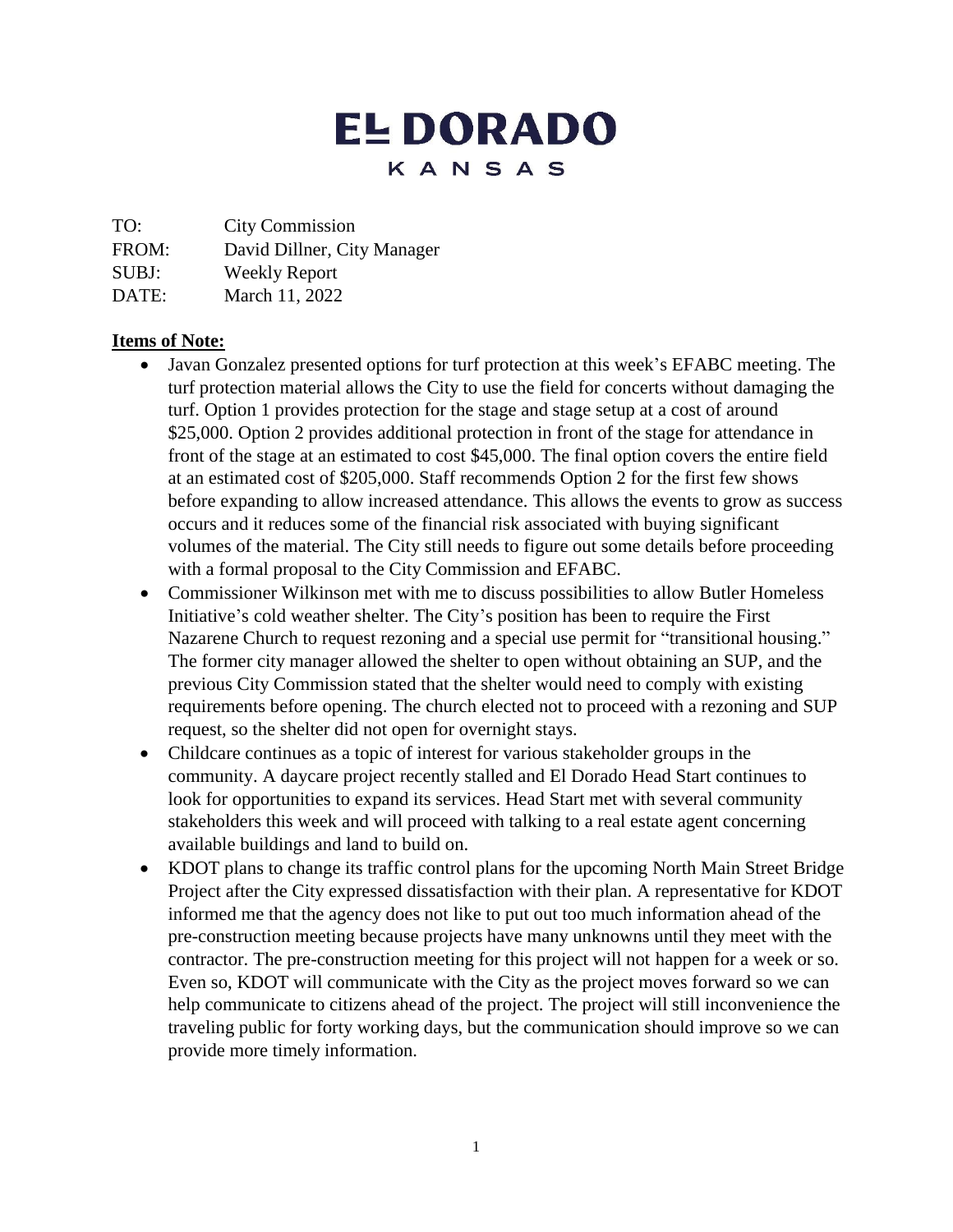- Staff plans to prepare a request for proposals to solicit interest from developers to construct a speculative building in the industrial park just north of BG Products' warehouse. The nine-acre tract will require the extension of N. Haverhill Road, and the extension of water and sewer infrastructure. The property is located in an enterprise zone, which allows the City to establish a tax increment financing district to capture increased property taxes to reimburse the City for public infrastructure. A proposal takes the concept of "proactive marketing" to another level by taking actions to create economic opportunities. This strategy supplements the industrial marketing campaign, which also focuses on the implementation of a proactive strategy to attract a large industrial company that requires significant volumes of water.
- During our bi-weekly economic development meeting, staff briefly discussed soliciting proposals from commercial real estate agents to market lots within the business park. We also discussed the possibility of facilitating the development of a speculative building in the business park.
- El Dorado Inc.'s advisory board expressed interest in forming a housing advisory committee to assist the City in developing a plan to address housing needs.
- Sarah Hoefgen of El Dorado Inc. recently attended the Next Move Group Site Selection conference to build relationships with site selectors and learn how to better position El Dorado for large economic development projects. She learned that one project in the running for the Toyota Mazda plant would have received more attention had the site been cleared of trees. We do not know if this specific comment referred to our site for this project, although the site does have a considerable number of trees on it. Staff included site preparation in the recently submitted BASE grant applications. If our proposal does not receive funding the City and Inc. should develop a plan to clear the site and make it more visually appealing for potential prospects.
- The Kansas Legislature debated a proposed change to the Revenue Neutral Rate (RNR) process adopted during last year's legislative session. The primary change will allow any taxpayer to file a complaint with the state board of tax appeals if they believe that a governing body of a taxing subdivision did not comply with the provisions of the RNR process. The governing entity would have to refund all taxpayers within its jurisdiction if the state board of tax appeals determines that the complaint is valid. The amendment would create a consequence if local governments do not follow the RNR process as written in statute. Presently, taxpayers do not have recourse in the event a municipality does not follow the state budget process.

#### **Things to Think About:**

• The Associated Press reported that, "propelled by surging costs for gas, food and housing, consumer inflation jumped 7.9% over the past year, the sharpest spike since 1982 and likely only a harbinger of even higher prices to come." Increases in consumer spending often translates into increased expenses in local government spending as many materials and commodities that cities purchase has faced a similar fate. American City  $\&$ County's Municipal Cost Index showed an 11.2% increase in costs when compared to a year ago. I asked departments to monitor expenses and to defer purchases that will not detrimentally effect critical services or otherwise impair service delivery.